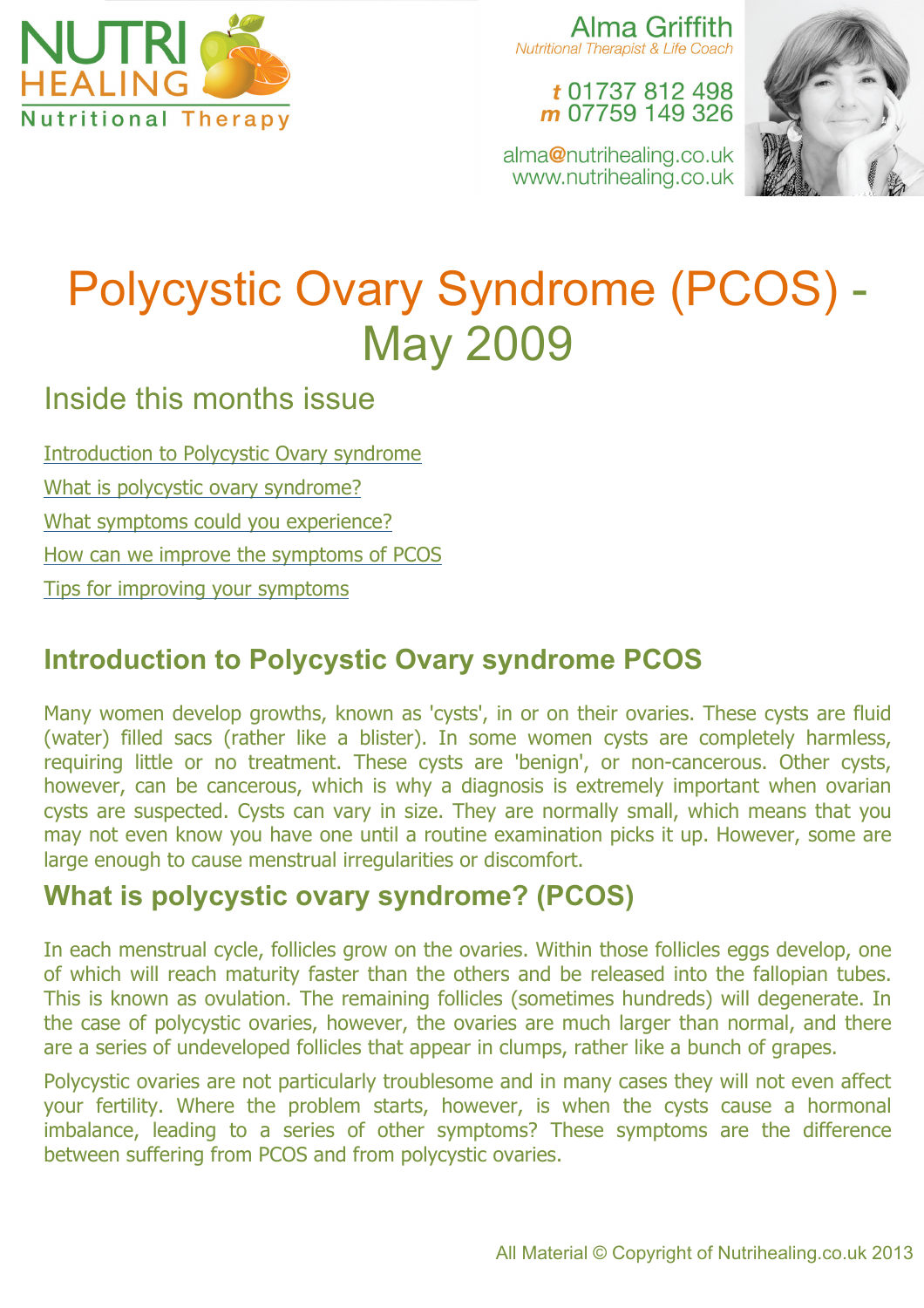## **What symptoms could you experience?**

- o Tend to be overweight
- o Be prone to acne
- o Have no or very few periods
- o Grow heavy body hair; on the face, breasts and inside of the legs
- o Be susceptible to mood swings
- $\circ$  Problems with fertility and miscarriages
- $\circ$  Prone to develop diabetes due to the problems with blood sugar balance
- o How is PCOS diagnosed?

The diagnosis is based on the patient's symptoms and physical appearance. If the diagnosis seems likely because the patient's history contains many of the symptoms described already, certain investigations are done to provide confirmatory evidence or to indicate another cause for the symptoms.

#### These include:

- 1. Blood tests such as:
	- o Female sex hormones (at a certain point in the cycle if possible) estrogen, progesterone
	- o Male sex hormones (testosterone)
	- o Sex-hormone-binding globulin (SHBG)
	- o Blood glucose
	- o Thyroid function tests
	- $\circ$  Other hormones, e.g. prolactin, lutenising hormone
- 2. Ultrasound examination by the GP

## **How can we improve the symptoms of PCOS?**

Concentrating on a person's diet is very important in helping to improve the symptoms of PCOS. When women with PCOS start to lose weight, their hormone levels start to return to normal. Testosterone levels fall, serum insulin levels go down, SHBG levels go up and the symptoms of PCOS start to diminish, with significant improvements in the growth of excess hair as the women lose weight.

Along with the weight loss there appeared to be a remarkable change in ovarian function. In studies a number of the women who were not previously ovulating showed improvements and were successful in conceiving, even though many of these women had a long-standing history of infertility. In another study it was found that 11 out of 12 women who had been overweight and not ovulating conceived naturally after reducing their weight.